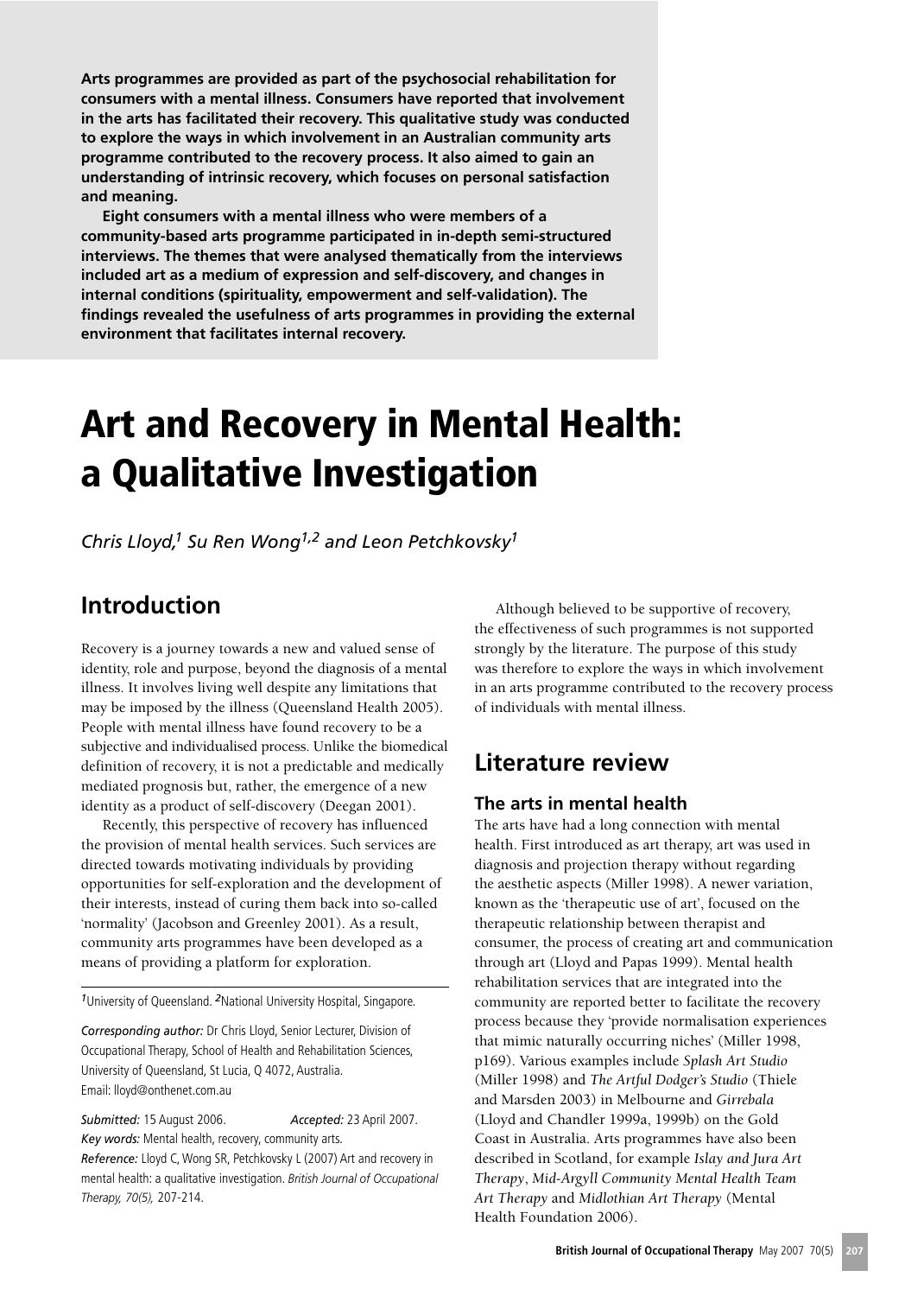# The recovery model

The 'recovery model' emerged in psychosocial rehabilitation in the 1990s (Anthony 1993). It replaced the biomedical foundations of rehabilitation with a subjective experience called 'recovery'. Recovery is defined as a uniquely subjective process that includes both an external and an internal change of conditions (Jacobson and Greenley 2001). Concepts of internal change, such as increased autonomy and the ability to accept change and risks as well as the development of a new identity, seem to be experienced commonly (Murphy 1998, Bledsoe 2001, Deegan 2001, Pierce 2004).

Jacobson and Greenley (2001) developed a conceptual model of recovery, which included four intrinsic conditions and three environmental conditions. Hope is the belief that recovery is achievable. A sense of hope is found through spirituality or other means, including participation in art. Hope involves not only accepting the difficulties of mental illness but also focusing on the strengths of the person and the positive opportunities in life. Healing is not the same as defined in the medical model. Rather than 'a return to "normal" health', it is about discovering a new identity apart from the illness and gaining a sense of 'control' over the symptoms of the illness (Jacobson and Greenley 2001, p483). Empowerment is the perception that a person has choices and control over the consequences in his or her life. Connection includes the formation of social connections with others and the sense of belonging and contribution to the community.

#### Girrebala arts programme

The Girrebala arts programme on the Gold Coast, Australia, was selected for this study. All members of Girrebala are registered clients of the Gold Coast Mental Health Service. Conducted by an artist-in-residence and an occupational therapist, a community arts programme is provided for consumers with a serious mental illness. The programmes are organised in 10-week blocks. People can re-engage in programmes for as long as they feel the need to be involved in developing their artistic talents. The groups cater to different levels of interest, which explore various media and techniques of creating art, for example, watercolours, oils and screen printing. A major part of the involvement is participation in an annual art exhibition. Each exhibition showcases certain artists, called 'profile artists'. Their work is judged by a local art critic and they receive awards for work that meets the judging criteria. All works are for sale during the exhibition.

According to written accounts, Girrebala is a supportive environment for recovery (Lloyd and Chandler 1999a, 1999b). Providing the programme in the community increases accessibility and decreases the stigma associated with hospital-based services. Focusing on artistic competencies, instead of disability, helps to encourage self-esteem and thus facilitates the formation of a new identity (that is, healing). The programme aims at empowering consumers to achieve their artistic goals.

# **Method**

# **Study design**

A qualitative method was chosen, focusing on personal experiences. It followed the assumption that reality is what people experience it to be and thus the individual is 'the originator of meaning and the central point for social analysis' (Grbich 1998, p167). In keeping with the subjectivity of the recovery model, this method emphasised not only what individuals experienced but also how it was meaningful to them. According to Patton (1998), the world is first perceived through our senses and then expressed through our understanding of reality. Therefore, the description (objectivity) and interpretations (subjectivity) of the participants' experiences cannot be separated. Similarly, the analysis of the data should be investigated as a whole. Biases are not minimised but are analysed critically as part of the data.

### **Participants**

The individuals with more than one year's experience in the Girrebala arts programme were approached by the artist-in-residence, who explained the study to them. It was important for them to have been involved for more than a year so that they would have experienced the various major events of the programme. No more than the first 8 to 10 individuals who agreed to participate were to be interviewed. If they volunteered to participate, formal written information was provided and their written consent was obtained. The participants were able to volunteer to participate of their own free will. They were assured that they had the right to withdraw at any time and that their subsequent treatment would not be affected in any way. A profile of the participants is provided in Table 1.

Approval was granted for this study from appropriate ethical committees at the Gold Coast Hospital and the University of Queensland.

# Data collection procedure

Semi-structured interviews were used to capture the depth of the individual's recovery experiences. Semi-structured interviews provided the freedom to explore the experience of art and recovery while at the same time providing some structure to remain focused (see Appendix 1). Part of the interview involved the use of visual material, which allowed the person to express himself or herself more than what was said (Mason 2002). The interviews were held at the Girrebala house, where the participants reportedly felt comfortable and spontaneous in disclosing their experiences. The interviews were conducted by a supervising consultant psychiatrist and the principal researcher. Each interview lasted approximately 50-90 minutes, depending on the amount of disclosure with which the interviewee was comfortable.

Data and investigator triangulation were implemented to increase rigour. All the interviews were both tape-recorded and video-recorded to increase rigour in transcription and observation of what the person was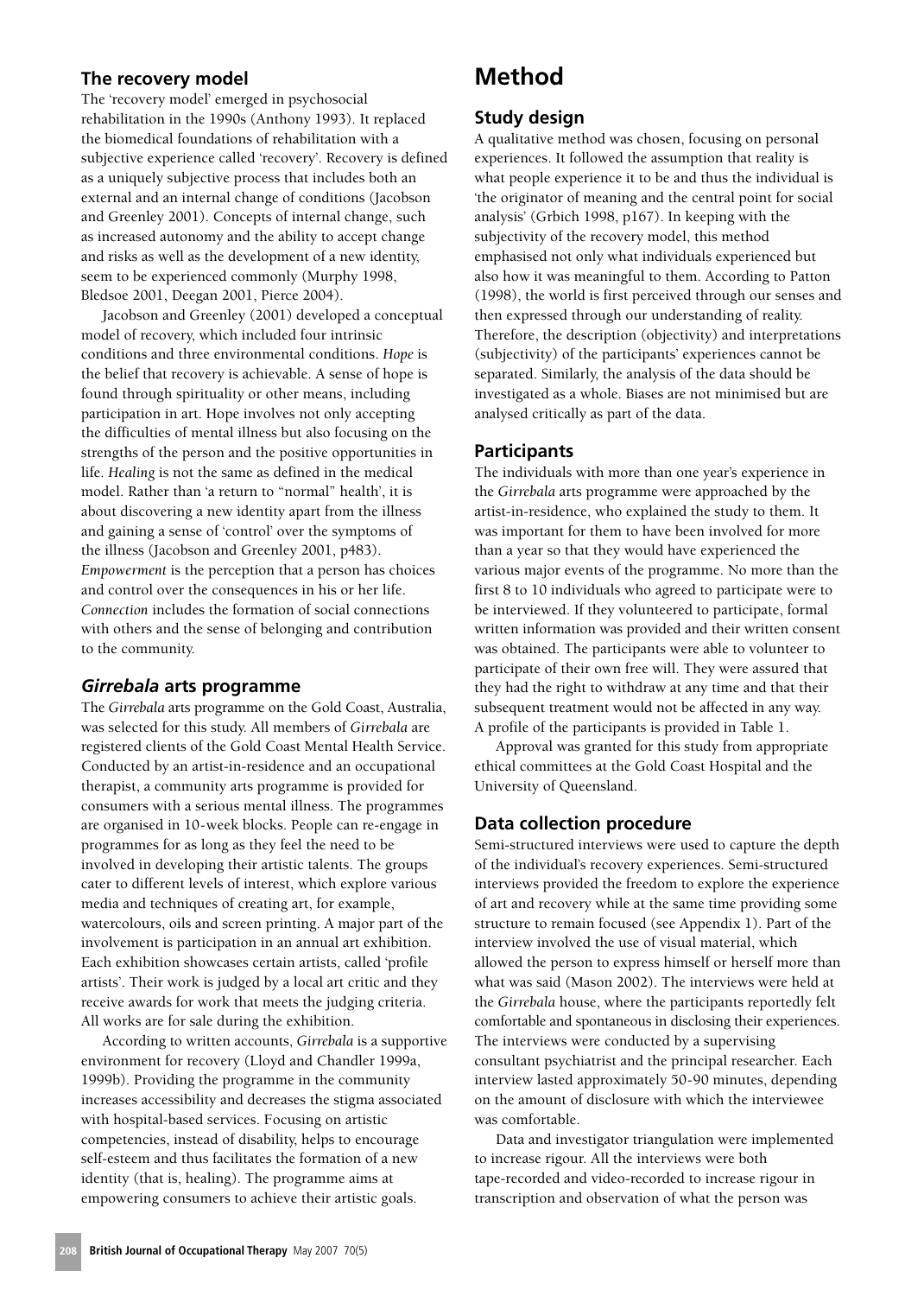#### Table 1. Participant characteristics

| Participant Diagnosis Age range Marital status Occupation Psychotherapy Medication |  |  |  |
|------------------------------------------------------------------------------------|--|--|--|
|                                                                                    |  |  |  |
|                                                                                    |  |  |  |
|                                                                                    |  |  |  |
|                                                                                    |  |  |  |
|                                                                                    |  |  |  |
|                                                                                    |  |  |  |
|                                                                                    |  |  |  |
|                                                                                    |  |  |  |

describing and explaining (Seidman 1991). Field notes were taken during and after the interview by both the supervisor and the principal researcher, which increased rigour further by gaining multiple perspectives on the observations of the person and the interviewer's judgements and experience (Mason 2002). Following the interview, the interviewers discussed their observations and reflections to reduce undue misinterpretations. Throughout the process of data analysis, data and investigator triangulation were used to decrease inconsistencies (Patton 2002). Copies of the drafts were also available for participant and colleague checks for verification of accuracy.

### Data analysis

The process for thematic data analysis followed the guidelines by Braun and Clarke (2006). This involved the researchers familiarising themselves with the data; generating initial codes; searching for themes; reviewing themes; defining and naming themes; and producing the report. The interviews were first transcribed from the audiotapes and videotapes and analysis was carried out. The transcripts were analysed the first time to identify the set of themes that were present and initial code names were assigned to them (Minichiello et al 1990, Braun and Clarke 2006). With subsequent readings, the transcripts were then systematically coded manually. This phase, which refocused the analysis at the broader level of themes rather than codes, involved sorting the different codes into potential themes and collating all the relevant coded data extracts within the identified themes (Braun and Clarke 2006). This phase ended with a collection of candidate themes and subthemes, and all extracts of data that had been coded in relation to them.

The next step was to review and refine the themes. All the collated extracts for each theme were read. At this stage, the validity of the individual themes was considered in relation to the data set and whether the candidate themes accurately reflected the meanings evident in the data set as a whole. The data set was reread to ascertain whether the themes worked in relation to the data set and to code any additional data within the themes that had been missed in earlier coding stages (Braun and Clarke 2006). Finally, the essence of what each theme was about was identified and the aspect of the data that each theme captured was determined. The collated data extracts for each theme were then returned to and organised into a

coherent and internally consistent account, with an accompanying narrative.

# **Findings and discussion**

#### **Themes**

Five major themes and 15 subthemes were identified, as specified in Table 2. Appropriate quotations from the interviewees have been provided to illustrate the themes. The recovery model was used as a general framework for discussion (Jacobson and Greenley 2001). Therefore, the themes were divided into two main constituents: art as a medium and internal conditions (see Table 2). 'Art as a medium' included the themes that related to the process of manipulation and experimentation with art, during which the internal conditions changed. 'Internal conditions' included the themes referring to personal experiences of recovery.

### Art as a medium

#### Expression

The participants found art to be one of their most preferred forms of expression. Art provided a majority of the participants with a way consciously to access an

#### Table 2. Major themes with respective subthemes

| Main constituent | <b>Major theme</b> | <b>Subthemes</b>                                           |
|------------------|--------------------|------------------------------------------------------------|
|                  |                    | Art as a medium Expression Catharsis                       |
|                  |                    | Imagination                                                |
|                  |                    | Survival strategy                                          |
|                  |                    | Self-discoveryJourney                                      |
|                  |                    | Specific turning points                                    |
|                  |                    | <b>Internal conditions</b> SpiritualityMeaning and purpose |
|                  |                    | Acceptance and hope                                        |
|                  |                    | Purposeful activity                                        |
|                  |                    | Empowerment Sense of control                               |
|                  |                    | Power to influence                                         |
|                  |                    | Self-validationSense of identity                           |
|                  |                    | Normality                                                  |
|                  |                    | Self-confidence                                            |
|                  |                    | Self-satisfaction                                          |
|                  |                    | Pursuing goals                                             |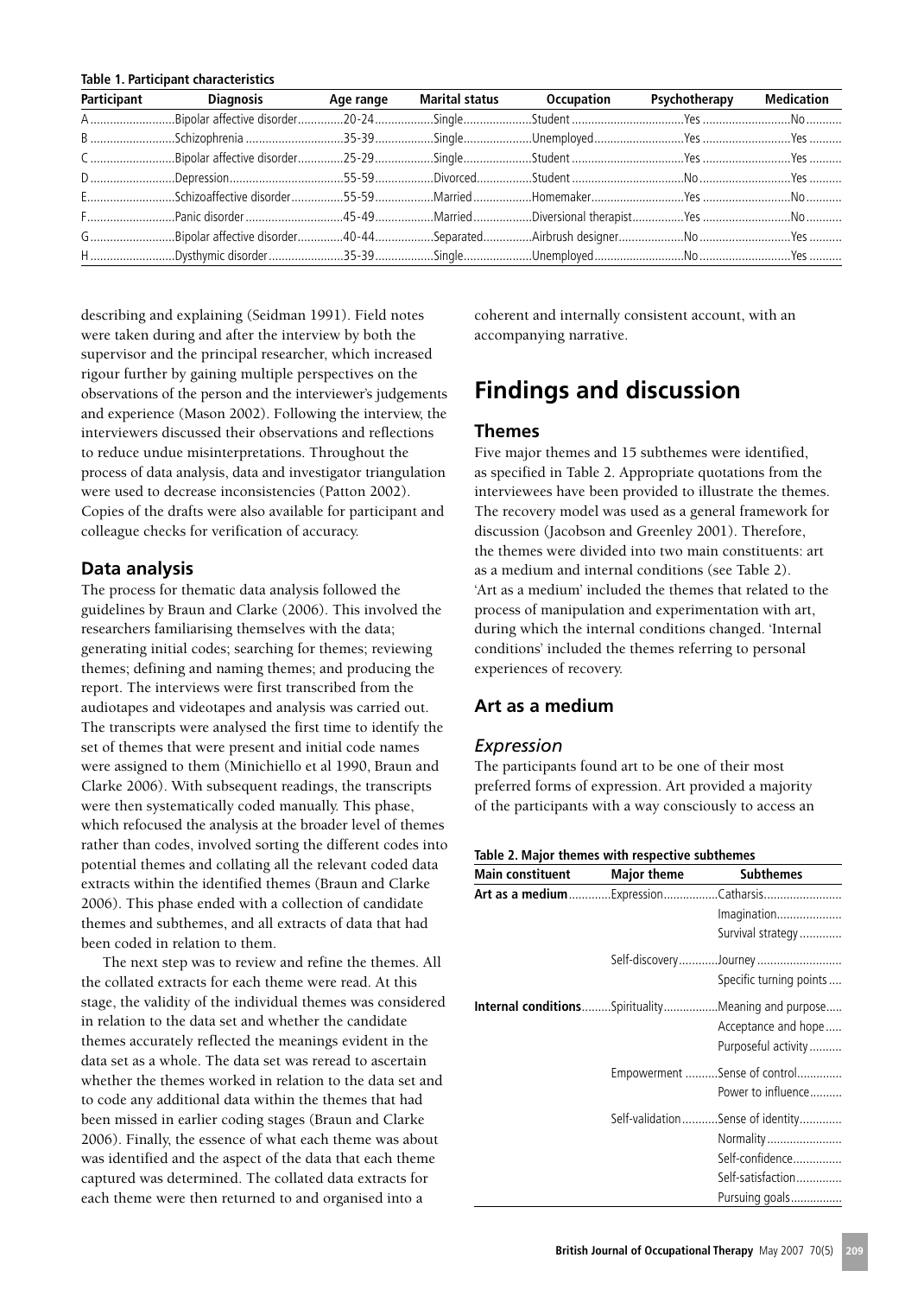'imaginary world' that was personally very real. Art was a creative way to describe and 'bring it into the world as a physical manifestation of their observing it' (Participant G). The themes of their artwork went beyond their illness and did not reflect just their struggles but also their fantasies and dreams (Kivnick and Erikson 1983).

Art was also useful to access parts of the individual beyond his or her rational thinking and to bring these subconscious emotions to the surface (Anderson 1995). also known to artists as 'surrealism'. Creativity is an important skill in daily life because it is crucial in problem solving (Kivnick and Erikson 1983, Smitskamp 1995). Art is useful in developing creative problem solving through experimenting with materials, because the artist brings into reality something that is new and original (Thiele and Marsden 2003). It is a safe medium in which to manipulate ideas until they are adapted to become an appropriate expression of what the artist wants to articulate.

It was evident that some participants found art to be an effective self-generated strategy in managing their mental illness. The participants with mood disorders mentioned that expressing their thoughts and emotions was essential in surviving and 'conquering' symptoms of mental illness, such as suicidal intents and fears. In this sense, expression through art became a necessary coping strategy for them:

Fortunately, doing art provides that substitute for an actual attempt of suicide. It's a good enough substitute to get relief for some reason. (Participant D.)

#### Self-discovery

Although a few participants appreciated learning and mastering new artistic techniques, the majority of the participants expressed that the most meaningful part was gaining 'insight' about themselves. They gained new understandings about themselves, their relationships and the illness. Participant G stated that art was a way to 'communicate with himself on a level that is productive'. Most participants found recovery to be a steady continuous process, likened to a journey:

I think it's been a process. Obviously, I've been coming here consistently for the last four or five years. So, it's always been there and it's been something that's been a second home to me. So I've always felt comfortable here and relating to people and talking about art and enjoying the company and that sort of thing. So, it's never been a one-off sort of thing; it's always been a constant continual sort of thing. (Participant H.)

The concept of a 'journey' or process has been a common experience for most people and their recovery (Bledsoe 2001, Deegan 2001, Mack 2001). Although for most participants in this study recovery appeared to be a gradual process, a few individuals found that there were specific artworks, events or relationships within the programme that were particularly significant points in their recovery process:

I'll probably start off with this photo here - Man of the Underground. And it's a portrait that I did probably four years ago. And it's probably the first painting that I had ever done in such emotion and yeah, it was probably a bit of a pinnacle at the time ... it made me realise what I was capable of in a sort of expression context ... Yeah it did represent me because I was feeling a bit down at the time and I needed art to help me sort of come out of that shell. (Participant A.)

Personal accounts of recovery have reflected a continuous process of discovery, in which one is constantly learning and hopeful of learning (Mack 2001, Deegan 2003, Pierce 2004). This experience appeared to be unique. Some participants focused more on learning specific artistic techniques while allowing the internal processes to adapt subconsciously; others actively wanted to be aware of their internal processes and chose to use art as a reflective process. Both ways appeared to be just as effective in facilitating recovery, bringing about changes in their internal conditions.

# **Internal conditions**

### Spirituality

Although not always explicitly stated, it appeared that most participants found that there was a connection between art and the core of their existence, also known as 'spirituality' (Deegan 2001):

I mean art is a very interesting thing, it's life for me, you know. It's something very spiritual you know. It's not always one answer; it's always different things like you know, you might finish one artwork and that's it. And you might finish another artwork and it might be 'Hold on a second. I can take something out of that and put it in another artwork' or maybe 'I can grow from that'. (Participant A.)

Spirituality has been defined as 'having a belief in a higher being', 'a sense of meaning and purpose', 'connectedness to nature and humanity' and 'altruism' (Hassed 2002). Having a spiritual perspective on life is a protective factor against psychiatric disorders and symptoms. Consumers may turn to other spiritually oriented movements if they sense a gap between their spiritual needs and the care provided by mainstream psychiatry (Hassed 2002). This is especially important for individuals who may not have other means of gaining this fulfilment through religion or other spiritual movements. From the participants' comments, the creation of art appeared to offer a means of gaining spiritual fulfilment by providing meaning and purpose as well as a way to relate to a higher power. Certain major spiritual constructs that emerged in the interviews (meaning, purpose, acceptance and hope) will be further elaborated.

#### Meaning and purpose

The participants reported art as being an activity that was both meaningful and purposeful for them. It was personally meaningful because it was new, interesting, fulfilling and applicable to their lives: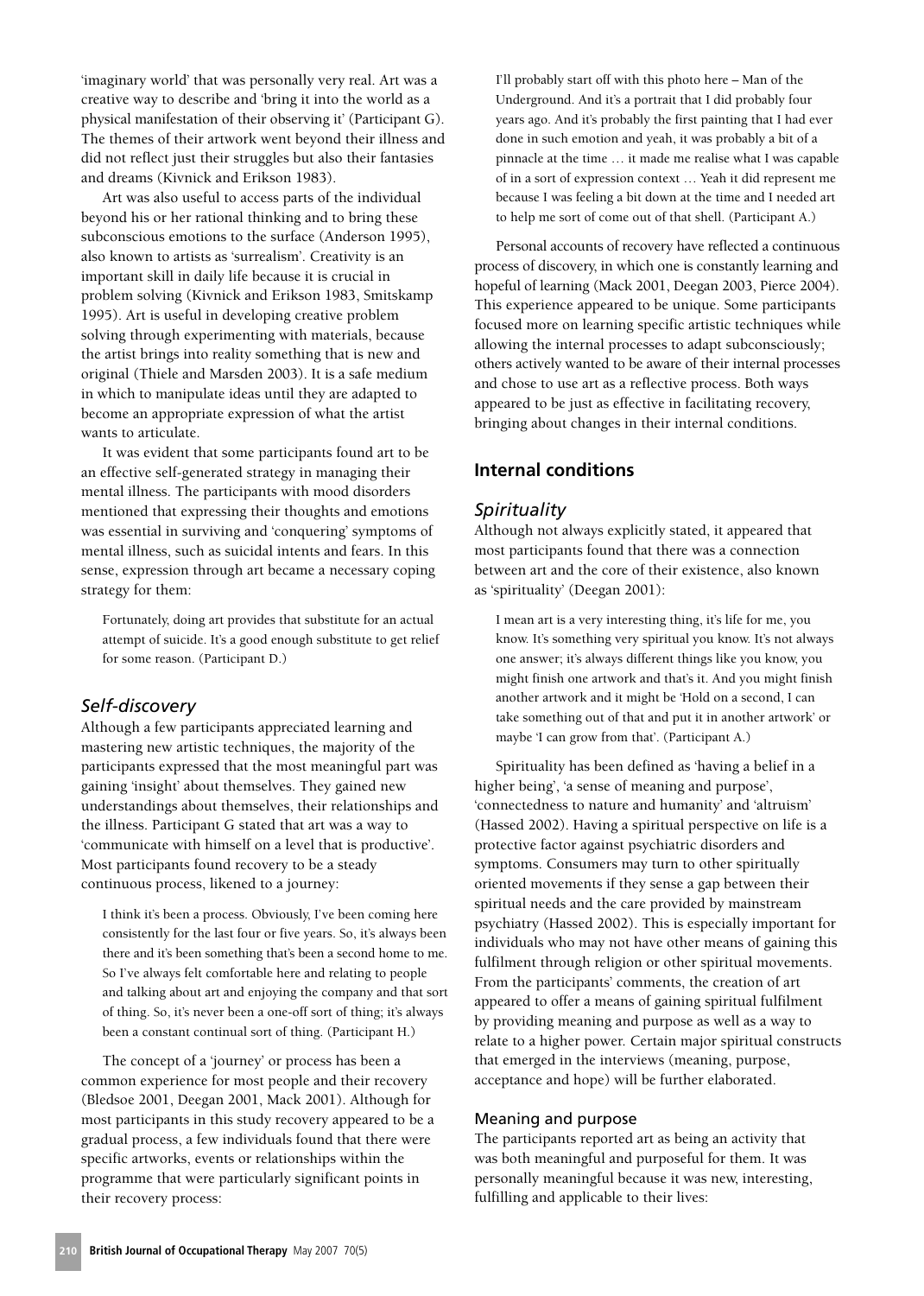So because on another level, some people don't understand why I spend time in my garage painting pictures and they want to challenge that and say I should be washing dishes at the fish and chips shop. And like ultimately, I don't really know why I do what I do but I'm happy doing it and I don't see any need to change what works for me. (Participant G.)

The pieces served as milestones in their recovery, because it was natural for them to engage in art during challenging times. The pieces were likened to photographs, which captured the essence of their experience at that point in time. Often, the impression of meaning involved in the art was a subconscious effort and the artists only realised the significance further along their recovery journey:

So, like this painting here in particular, I did this one at the time when my marriage was sort of breaking up and that ... And at the time I paint these, I don't really reflect on the meaning. It's only after that, that I sort of get a look at what I painted and sort of reflect on it. (Participant G.)

A majority of the participants found that art was not only meaningful but also purposeful. They found that art was something that they wanted to continue to pursue. Many found purpose in pursuing artistic excellence, as well as communicating messages through their work that might sometimes be 'controversial' because they challenged society's perceptions and views:

This is my mission to research, to look into issues of culture. human culture from the perspective of my own human experience. And that is basically what artists do and use art as a means of researching, commenting and documenting and communicating to people ... To influence to show that mental illness is not something unusual or being normal is not normal either. So we are not as a mental patient, we are not that necessarily different. (Participant D.)

As shown above, it seems that artists often see themselves as social and cultural critics (Thiele and Marsden 2003), finding meaning and purpose in sharing their opinions about the human condition.

#### Acceptance and hope

Most participants did not perceive recovery as returning to their previous level of function, but accepted their illness as part of them for the rest of their lives; they believed that recovery was about managing their illness more than removing it (Pierce 2004). The acceptance of the illness also led to the acceptance of a new lifestyle, with new aims and goals. Whether or not the participants hoped that they could recover from their illness, art gave them a hope for their future. Hope draws upon past and present experiences and assures the individual of possibilities in the future (Murphy 1998, Jacobson and Greenley 2001). With the positive results that they had seen from their involvement in Girrebala, the participants anticipated a hope of achieving future personal accomplishments in, for example, further studies or employment:

I hope to attain the credentials I need to get into that and I know what it will require you know and in terms of an OP and everything so I hope this course will allow me to gain access to the main degree but I won't necessarily continue straight away with it. (Participant C.)

Although the participants struggled to engage in their art consistently, the motivation to persevere was present because of their hope of recovery or what possibilities lay ahead.

# Empowerment

# Sense of control

Engaging in art helped the participants to regain a sense of control (Jacobson and Greenley 2001). Acute episodes of mental illness appear to be markers of a person's perception of an internal loss of control (McGruder 2001). The stigma accompanying diagnosis has also been identified as a precipitating factor (Davidson et al 2001). The participants felt empowered to make choices about the outcome of their artwork. They could choose if they wanted to express everything in their minds or to keep some things coded and symbolic, such that only they could decode the true meaning behind their artwork:

Initially, I used to re-enact the suicide attempts by drawing disguised figures, positioning them in a corner so you could always say there is no rope but the corner of a room was done in such a way that suggested a rope. I did a lot of double interpretation, imagery, so I could always say, safely say, that it's not but the symbolics was there for me for that particular purpose. (Participant D.)

As the participants felt empowered over the smaller situations, they were also able to generalise this sense of control to other life situations. The element of empowerment is identified as essential for recovery (Barker 1999, Jacobson and Greenley 2001). It is the basis of increased independence, including a boldness to take calculated risks and to accept the consequences of these risks. The participants did not always perceive themselves as at the pinnacle of these abilities, but as growing within them. Their accounts showed the different stages of the struggle that they had with self-preservation and taking risks but also reflected a desire to balance both:

And at the moment. I'm on my guard, like I said to you, I'm on my guard, I'm protective of me because I'm the best I've ever been. But it's accelerated since I found art. (Participant F.)

The participants began to accept responsibility for the consequences of their actions instead of blaming it on others (Jacobson and Greenley 2001). A majority of the participants found that art helped them to overcome the fear of scrutiny that is often associated with risk. They learnt to be less sensitive of criticism about their artwork, seeing it instead as positive feedback (Thiele and Marsden 2003).

#### Power to influence

The participants felt that they could not only control the circumstances in their lives but also influence the lives of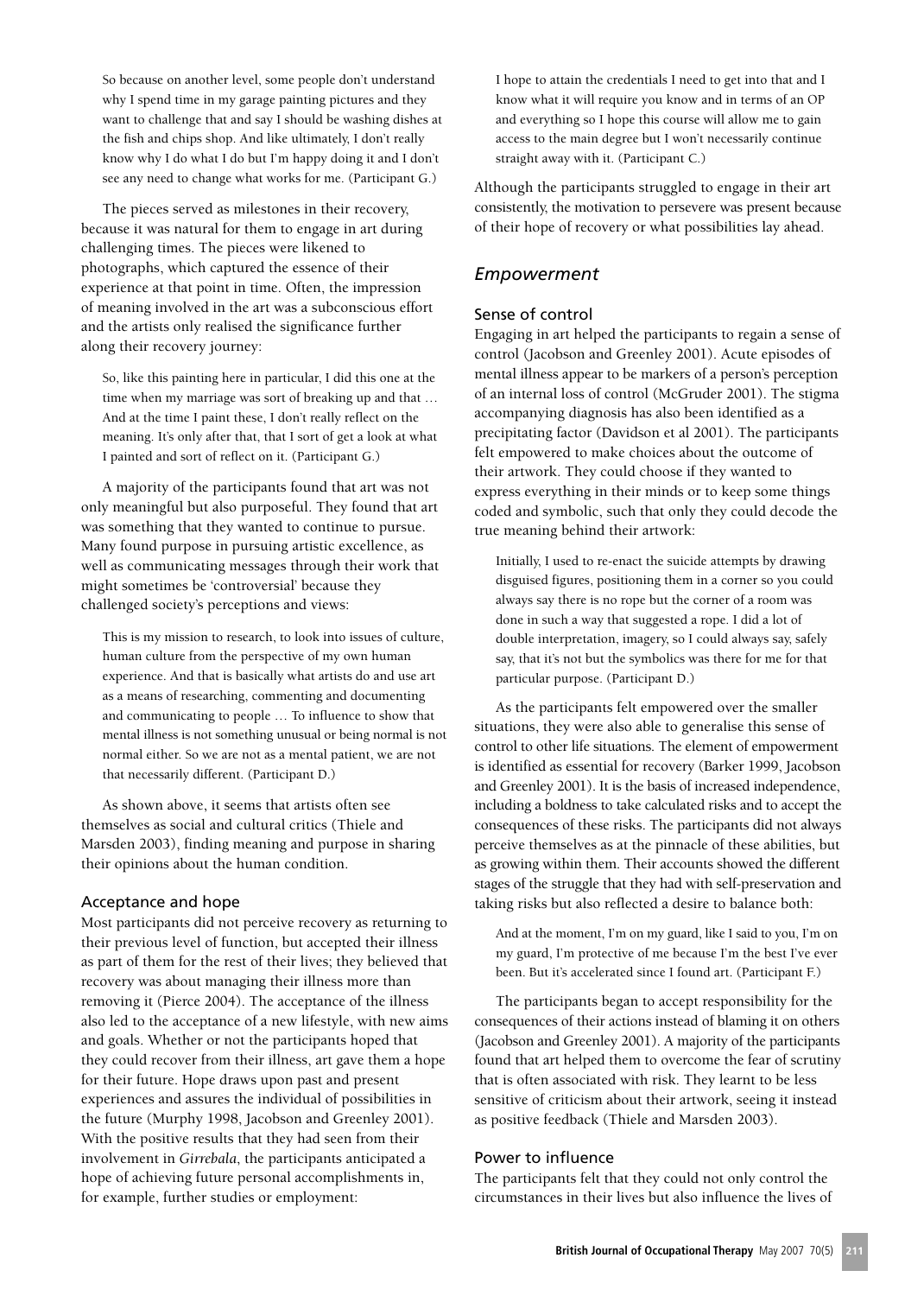others. They reported decreased instances of hospitalisation after being part of the arts programme. This led to less disruption of daily life, not just for themselves but also for their families (Bledsoe 2001). The perceived value of their contribution to society also increased as they experienced an increased ability to influence their surroundings. A majority of the participants felt that, through their art, they had an impact on those who bought their pieces, and found it satisfying to be a creator of something that was useful and meaningful and brought enjoyment to others in society:

And they were just impressed with the three pieces I had, which were only the beginning, which I regret now that I've sold. But they sold! The response to my type of art for therapy must have attached itself to somebody who wanted to buy it and keep it. (Participant F.)

As shown above and in other accounts of individuals recovering from mental illness, the participants valued the need to be useful and successful (Bledsoe 2001, Davidson et al 2001). Art was a medium in which they could communicate issues that were important to them through socially acceptable means and thus reach a larger audience in a non-threatening way for both the artist and the community. Accomplishing a piece of artwork that contains images and concepts that can have an impact on another person is very empowering (Thiele and Marsden 2003).

# Self-validation

#### Sense of identity

The issue of identity is quite critical – one of the experiences of a mental illness or reaction to a mental illness is associated with a loss of identity. (Participant D.)

After being diagnosed with mental illness, many consumers feel their identity overwhelmed by the stigma of the illness (Murphy 1998, Deegan 2001). Although there is an increased awareness of mental illness in society, many participants in this study still expressed the feeling of being reduced to the label of their diagnosis (Deegan 1993, Jacobson and Greenley 2001).

Art had a major role in piecing together a new identity for oneself. The participants felt that creating art assisted them in coming to a realisation that the illness was a manageable part of their lives and did not inevitably overwhelm their personality. The formation of a new identity is a common experience for others in recovery (Deegan 1993, Bledsoe 2001, Mack 2001): 'Recovery enables me to have options and choices within these roles. It goes way beyond my mental illness. It has opened pathways for opportunities and new discoveries' (Bledsoe 2001, p36).

The basis of a stronger sense of identity came from the formation of a new belief system throughout the process of art creation. A majority of the participants expressed a new belief of 'normality' and how they had come to believe that they were normal in their own right:

I don't separate myself from anyone else 'cos that can once, create like a - or isolate myself maybe 'cos I'm healthy but you create all kinds of conditions where you are once separated from everyone and that to me is a sign of sickness ... I know I'm just like everyone else but just varies, just a lot more erratic that's all. (Participant C.)

The participants found that art gave them a sense of worth and value. They found assurance in the realisation that normality included a wide spectrum of individuals, with different experiences and thought processes. During the acute stages of their mental illness, they felt the need to return to becoming a so-called normal person. However, they later found that they did not necessarily want to return to it, but even preferred being the way they were with their new lifestyles and new identities:

I find it almost inconceivable to go back to what I used to do. It's just, it would not work for me. I already find myself in new lines and this is the way I am and I will be in the near future. So any attempt to make me so-called normal would probably not work and prevent me from expressing myself the way I only know; that is through art, through my thoughts. (Participant D.)

Jamieson (1993, p241) stated: 'Many artists and writers believe that turmoil, suffering, and extremes in emotional experience are integral not only to the human condition but to their abilities as artists.' Other accounts of individuals with mental illness also show that it can at times be a pleasurable experience and that they may not necessarily want to lose all the symptoms of their illness (McGruder 2001, McLean 2003). This appeared to be the case for a majority of the participants, because many now found it beneficial to use their experience in creating art instead of suppressing the symptoms.

#### Self-confidence

Being part of the arts programme appeared to be helpful in creating a healthy belief in oneself owing to the value placed on the person as an individual, and also to the appreciation of one's accomplishments. Society often associates a person's worth with what he or she can or cannot do, although they are not synonymous. When the participants were able to do something that they could not do before, this increased their self-confidence. The participants felt that being able to complete and showcase a piece of artwork validated them as someone who was useful and valuable:

And that's the reward I suppose and gives yourself a feeling of worth or you can think, oh well, in terms of what people think of you, well maybe at least you can accomplish that, giving yourself, you know, a sense of worth. That's what we always like. (Participant C.)

During the course of discussing their accomplishments, the pleasure and satisfaction expressed in their tone of voice and positive facial expressions were evident:

And when I looked at it; it was a picture and I was so excited! And I ran out and I said to the nurse: 'Come and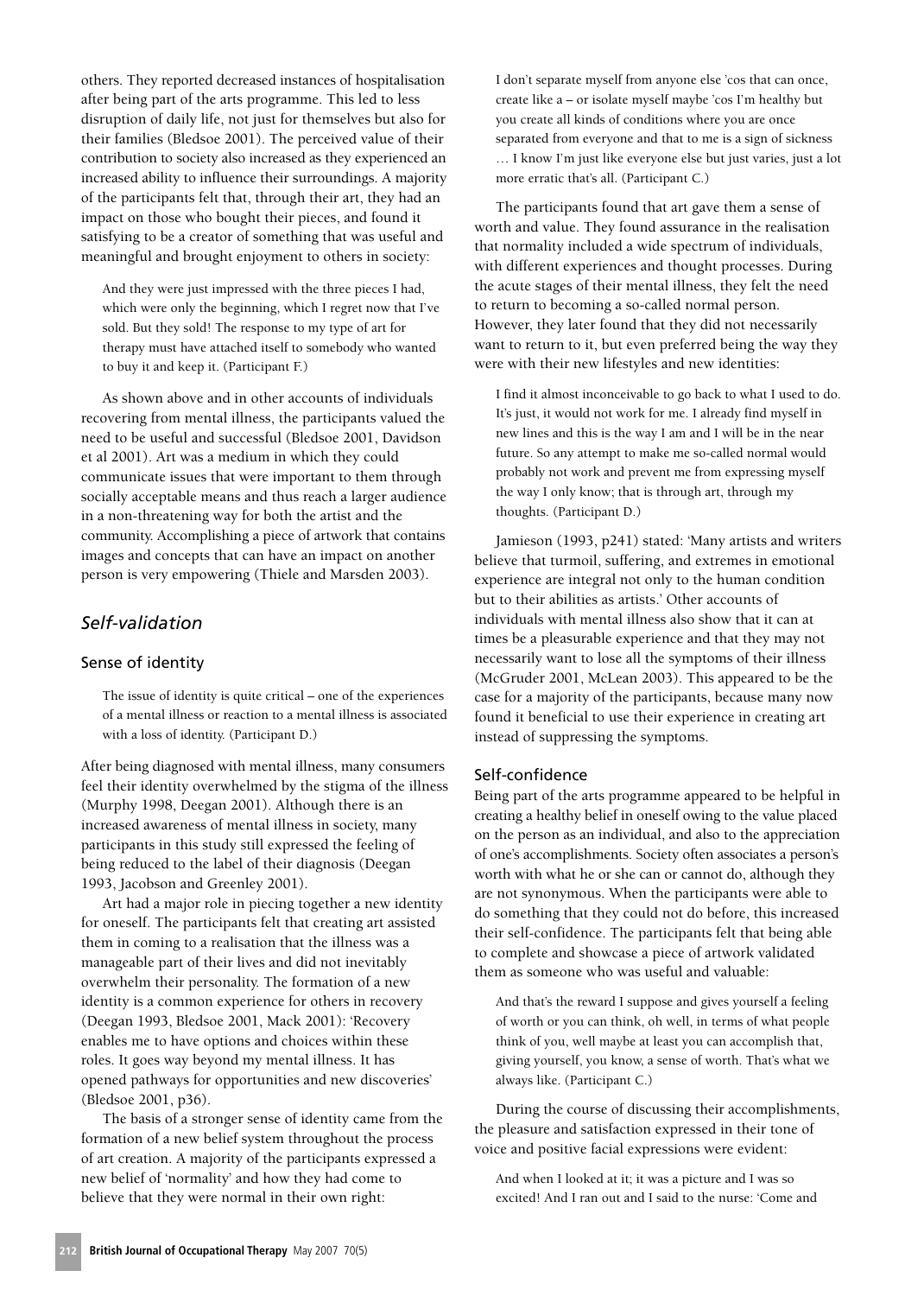look at this! Come and have a look at this!' ... And I said. 'What are we going to do with this? We can't move it! It's important! Look what I have done!' (Participant F.)

The confidence that comes from overcoming smaller challenges in each art piece created builds up. This is reflected in a more positive verbal and non-verbal communication in general (Thiele and Marsden 2003). The participants that used to be shy and unable to maintain eye contact found that they had become more confident in the way that they communicated.

#### New lifestyle

As the internal conditions changed, the participants found their behaviour changing, leading to a new lifestyle. As life became more meaningful, hopeful and purposeful, the participants were encouraged automatically to restructure their cognitive processes towards tasks. With the acceptance of their illness and the hope of recovery, the participants were more willing to search for the most effective way of managing their illness and initiating their own coping strategies:

I'm learning 'cos that is the only way I cope with life, to adapt to what is given to me right here and now, not what's gonna happen tomorrow, 'cos I can't afford to think in terms of past and future, because of the nature of the confusion that comes from it. So, I'm almost trying to live in the safety of the moment when I paint. (Participant C.)

By identifying themselves apart from their illness, they were able to structure and organise their time more effectively in order to reach their goals. The programme provided a framework in which the participants were encouraged to keep active and oriented towards the future. They appreciated the weekly routine, such as the groups and individual work time, as well as having a larger goal to work towards, such as the annual art exhibition: 'The need to keep pretty busy, to keep yourself active is very helpful' (Participant H).

Self-confidence and empowerment are essential in positive decision making. Eventually, the participants became confident enough to attempt larger emotional, mental and physical challenges, ultimately overcoming mental illness: 'There's nothing that you can't achieve when you put your mind to it' (Participant G). As a result, a majority of the participants have moved on to take on employment or pursue their interest in art at a tertiary level:

And I steadily regained confidence in doing more and more courses and now I'm studying two days a week in university - X university full-time course. (Participant D.)

The participants found themselves engaging in new life roles, such as an employee or a student, as well as performing their current roles more effectively, such as a spouse or a parent. They felt empowered and equipped to face new challenges in these roles because they were developing the skills to make decisions and take risks.

# Limitations of the study and future research

This qualitative study reflects the individualised subjective experiences of a small group of individuals in relation to participating in a specific community arts programme. It cannot therefore be generalised to all arts programmes per se, but it will be useful in comparing whether such recovery-oriented outcomes are found in similar arts programmes. The real strength of this research is the rich descriptions about the personal value of art for individuals' recovery. A major limitation of the study involved the sampling strategy. It is likely that the first eight to agree to participate were the ones who were particularly appreciative of the benefits. Perhaps there were others who could have been approached who would have been less positive. Further research should be conducted in this area to strengthen the knowledge base of the use of community arts programmes in promoting recovery and community participation.

# Conclusion

This study has explored how involvement in a community arts programme, such as Girrebala, has facilitated internal recovery. The findings indicated that both the creation of art and involvement in that particular programme helped to facilitate internal changes of recovery, as outlined in the conceptual model of recovery. The findings showed that the individual experiences of recovery were similar to those of other previous accounts of recovery.

The participants were encouraged by personal self-discovery and self-generated strategies as a result of internal changes. Ultimately, the consumers' journeys of recovery are all uniquely individual. Each participant expressed the internal changes in different ways, although they may have experienced similar changes. Supportive relationships and the physical environment were found to be significant in providing a creative environment in which they felt safe to take risks and to be vulnerable in their journey of discovery. As more individuals share their experience of recovery in regard to art, there will be a greater understanding of the value of arts programmes in providing opportunities for healing, self-rediscovery, the formation of a new identity, and participation and acceptance in the wider community.

#### **Acknowledgements**

The researchers would like gratefully to acknowledge the generosity of the artists in sharing their experiences with us. We would also like to thank Linda Chandler, the artist-in-residence at Girrebala, who assisted with the arrangements of the interviews, as well as Walter Petersen for filming the interviews. This article is based on a research report, submitted by the second author as a partial requirement for an Honours degree in Occupational Therapy at the University of Queensland, Australia. A version of this paper was presented at the Mental Health Services Conference of Australia and New Zealand in Adelaide, 2005.

#### **References**

Anderson F (1995) Catharsis and empowerment through group claywork with incest survivors. Arts in Psychotherapy, 22, 413-27.